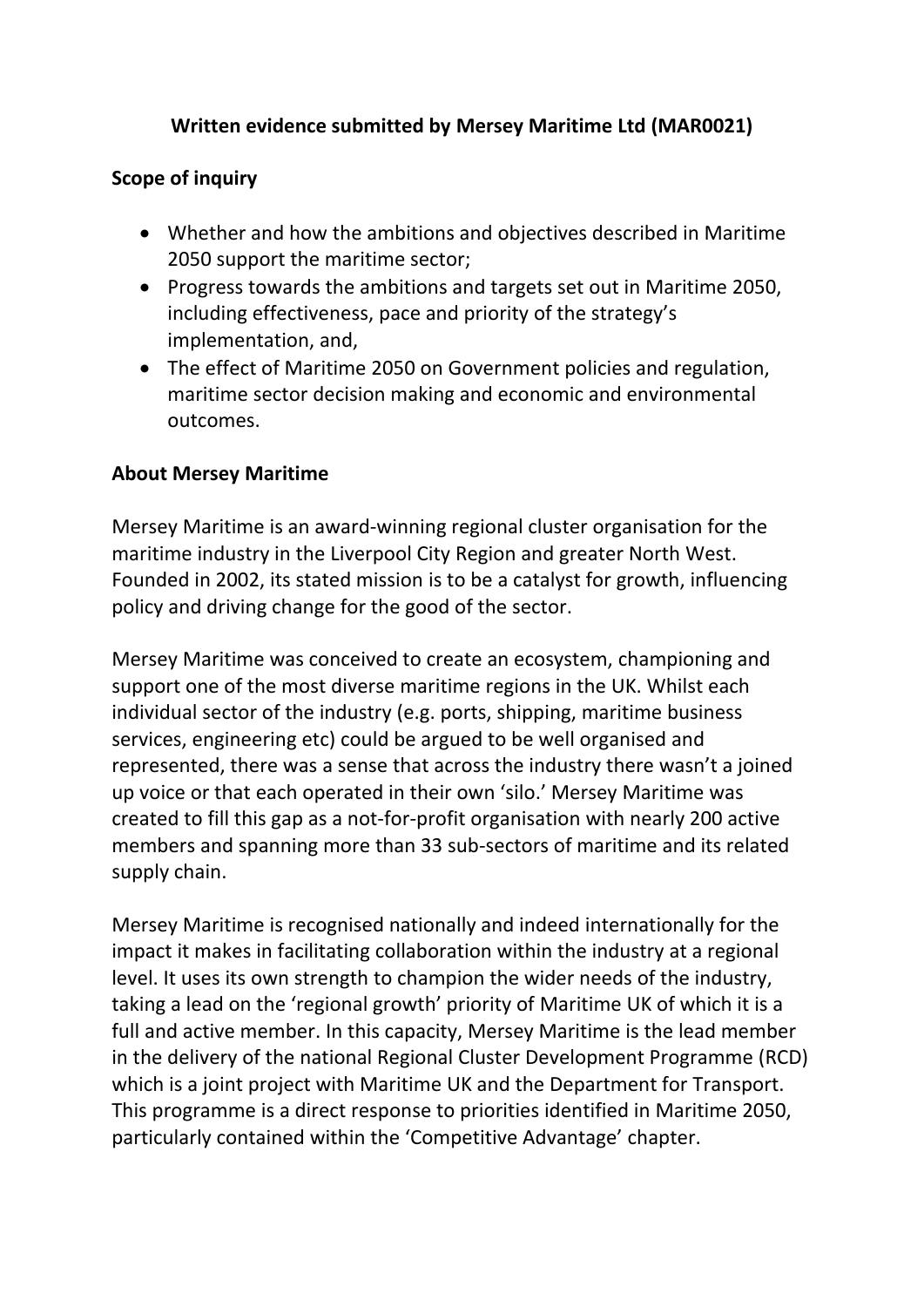## **Maritime 2050 vision for clustering / regional growth**

In the 'Competitive Advantage' section of Maritime 2050, explicit reference is made to its vision for the concept of clustering as a means to create a unique and attractive business environment for the UK amongst businesses small and large, academia and government. Clusters are understood to create a critical mass of expertise and skills as a means to bring about partnership working to drive innovation and jobs, particularly in the coastal regions of the country. In a competitive global market, this approach is essential as a means for international companies looking where to locate their businesses or do business to identify easy, highly attractive one-stop show centres where their operations might be efficient and fully realised. Critically, clusters and organisations that foster industry-based cluster activity are powerful tools to delivery innovation and expertise amongst the brightest and best workforce.

The Maritime 2050 vision is clearly set out in the report:

*The UK will retain a diversity of maritime clusters that excel in their respective specialisations. London will remain the leading professional services centre in the world, the leading maritime centre in Europe, and one of the top maritime centres globally. The UK will remain a highly attractive destination for maritime industry leaders and staff to work and live. UKbased maritime schools, colleges and universities will continue providing top-quality programmes and qualifications, providing the technologically advanced skills that will be required in the maritime era. The UK will maximise the benefit of its leading clusters across the country retaining London as the home for maritime business and the global home of the IMO. The UK maritime sector will be consistently recognised for the ease with which business is done and the way in which government and industry work as one to promote the offer*.

(Maritime 2050: Navigating the Future policy paper, 2019, 64)

Maritime 2050 stresses the importance of this clustering model on a regional basis as a key strength for the United Kingdom, stating:

*No other country globally can match the UK's strength in its maritime clusters. These clusters include the maritime business services sector situated in the City of London and a huge and impressive array of maritime clusters based around some of our most important UK ports*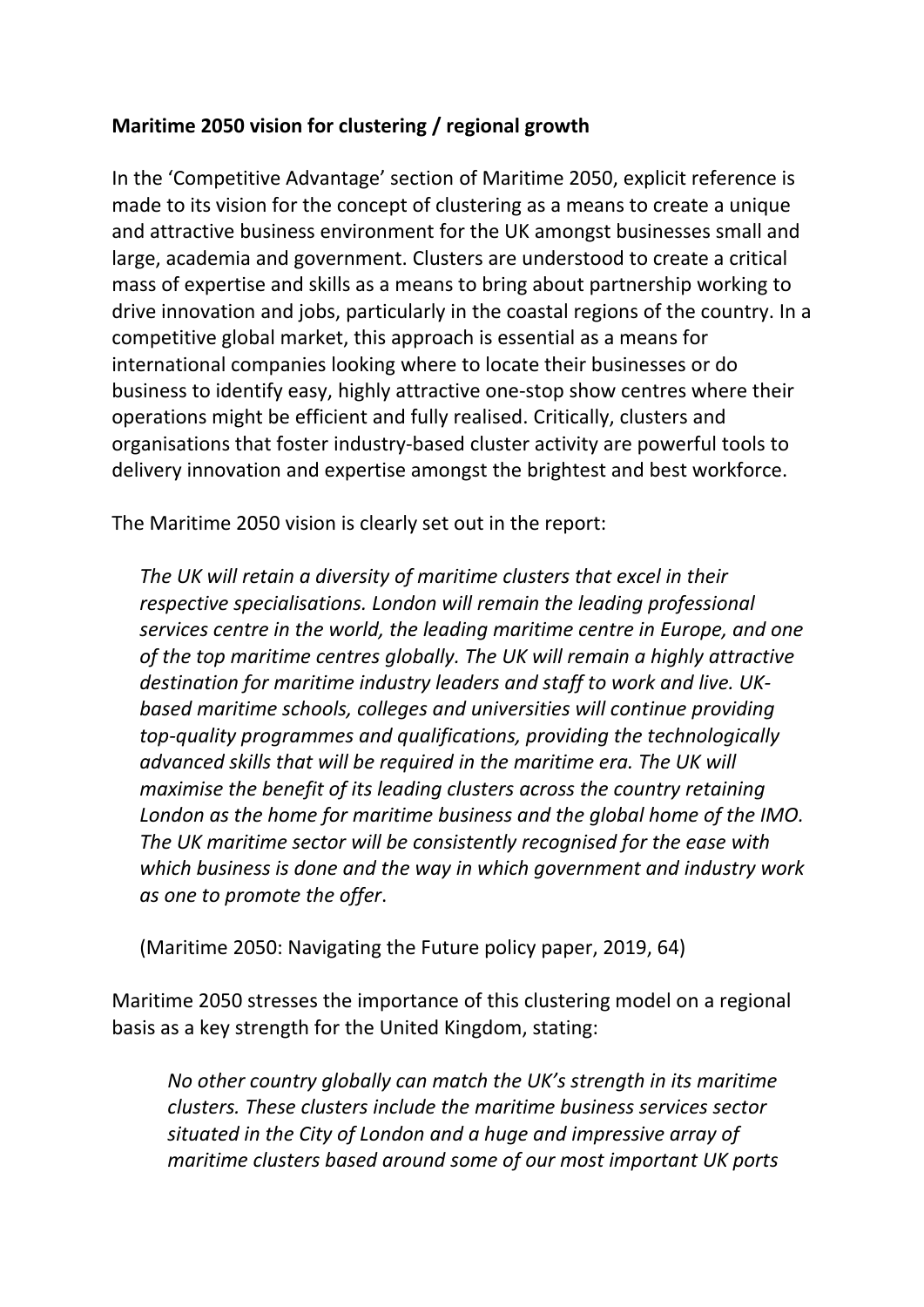*and shipyards such as Southampton and Liverpool and in Scotland. Then there is the cluster of organisations, often with UK leaders heading them up, that have located around the IMO's London presence, and the educational and energy services clusters that populate several cities across the land. More recent and relatively new clusters include the Scottish Maritime Cluster which has at its core a global strength in ship management and a leading educational offering. These hubs are a key advantage of the UK offer; providing an unparalleled level of expertise, innovation, ambition and an ease of doing business that is unmatched across the globe.* (Maritime 2050, 65)

The report then emphasises the example of London's maritime business services sector as one embodiment of the power of the clustering principle as the 'home of international maritime business.' But the importance of the wider model and its focus / impact within the regions of the United Kingdom is worthy of mention too.

The report cites three important examples of region-centric cluster activity which have at their heart distinct specialities. For example, Glasgow and Southampton have specialisms in education, training and ship management services being home to some of the largest marine training companies, specialist departments within universities and broader key maritime bodies (e.g. Lloyd's Register and the MCA). The Scottish Maritime Cluster is focused around Europe's largest ship management cluster, combined with specialist naval ship design capability and leading academic institutions. The industry in it broadest sense is key in Scotland too with its important proximity to the North Sea oil, gas and offshore sector.

Mersey Maritime is then given prominence in the report as, 'One of the most established and successful clusters is in Liverpool centred on the creation of Mersey Maritime in 2003' (Maritime 2050, 67). It's impact at the time of the writing of the report was noted specifically since 2012 having assisted 93 companies which has resulted in the creation of 324 jobs and the safeguarding of 155 more. The reality of its wider impact is likely to be more significant on jobs and growth owing to its work in fostering cross-sector collaboration and the lead it takes on key projects such as the proposed £25 million Maritime Knowledge Hub (MKH) based at the Wirral Waters (Peel Land & Property) regeneration scheme at Birkenhead Docks. The final section of this contribution to the inquiry comments on 'economic impact analysis' activity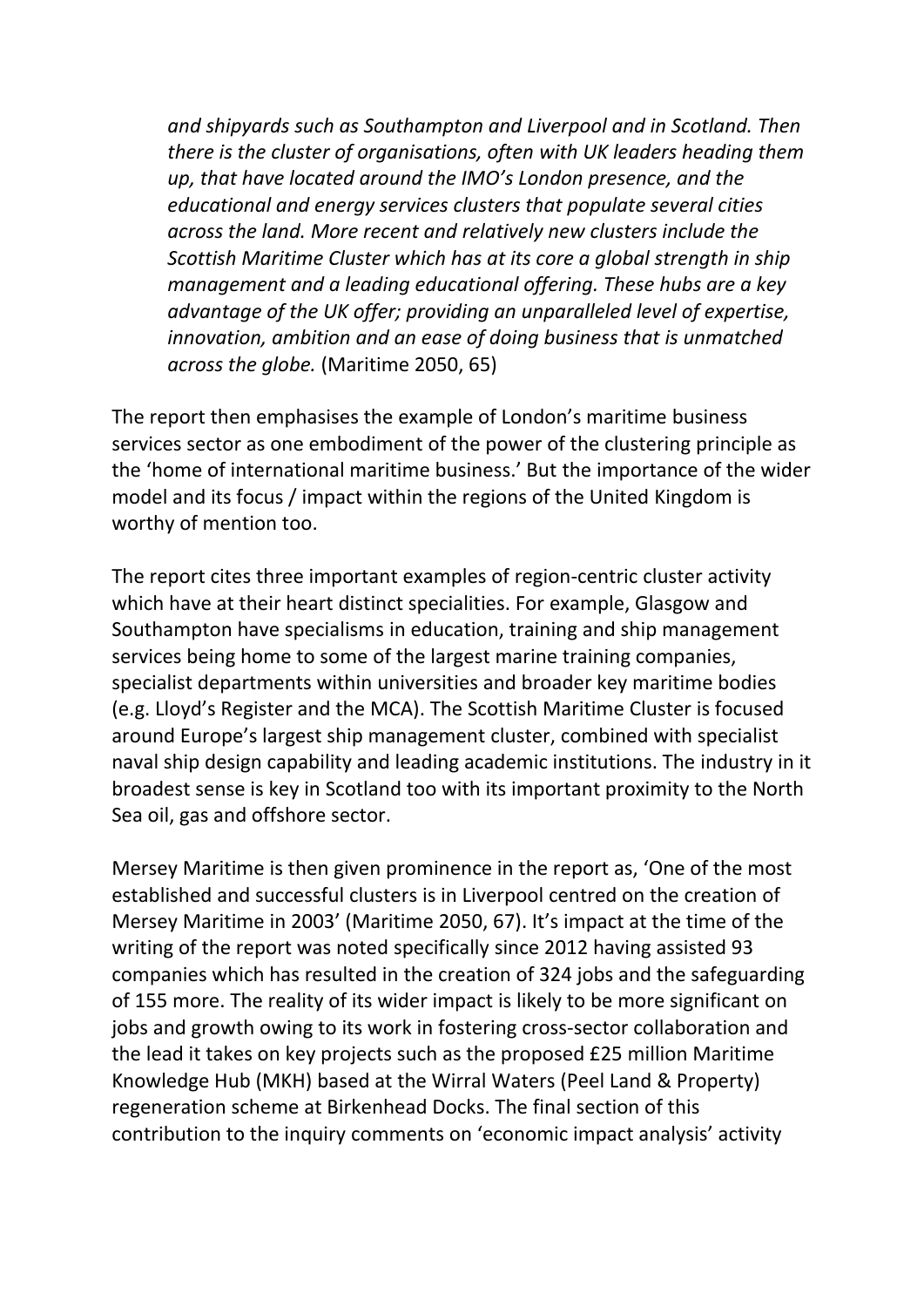that Mersey Maritime and other similar regional cluster organisations have undertaken which might assist in quantifying further these observations.

More details of the MKH project are available here: <https://www.wirralwaters.co.uk/projects/maritime-knowledge-hub/>

It is for this reason that the organisation has sought to champion regional growth and the building of a RCD programme between itself, Maritime UK and the Department for Transport. This process was formalised from 2019 onwards but has been a key feature of national work for some time.

## **Regional Cluster Development Programme**

The commitment to develop and implement a RCD programme follows from these specific short-term commitments in Maritime 2050:

*'Government and Industry to work together to maintain and enhance the attractiveness of the UKs regional maritime clusters and London as a global maritime professional services cluster.'*

*'Government will support, enhance and promote the strength of all regional clusters in the UK, and their importance to the economy.'*

Mersey Maritime and Maritime UK approached the Department for Transport in 2019 with a proposal for a programme to deliver greater operational regional cluster organisations around the UK. This programme was awarded £50,000 in support which was matched by Mersey Maritime in order to allow staff recruitment in the form of a programme manager and then resource to deliver the activity of the programme itself.

The programme focuses on the principles of what a regional cluster organisation (RCO) can do in practical terms, linked to the Maritime 2050 objective of driving regional growth and supporting wider national aims. RCOs achieve this through:

- Increased profile for region, becoming a champion for the maritime industry
- Providing the region a critical pathway of communication and intelligence to government and industry stakeholders
- Intra-regional collaboration, creating the framework for collaboration and aligning activity across a given region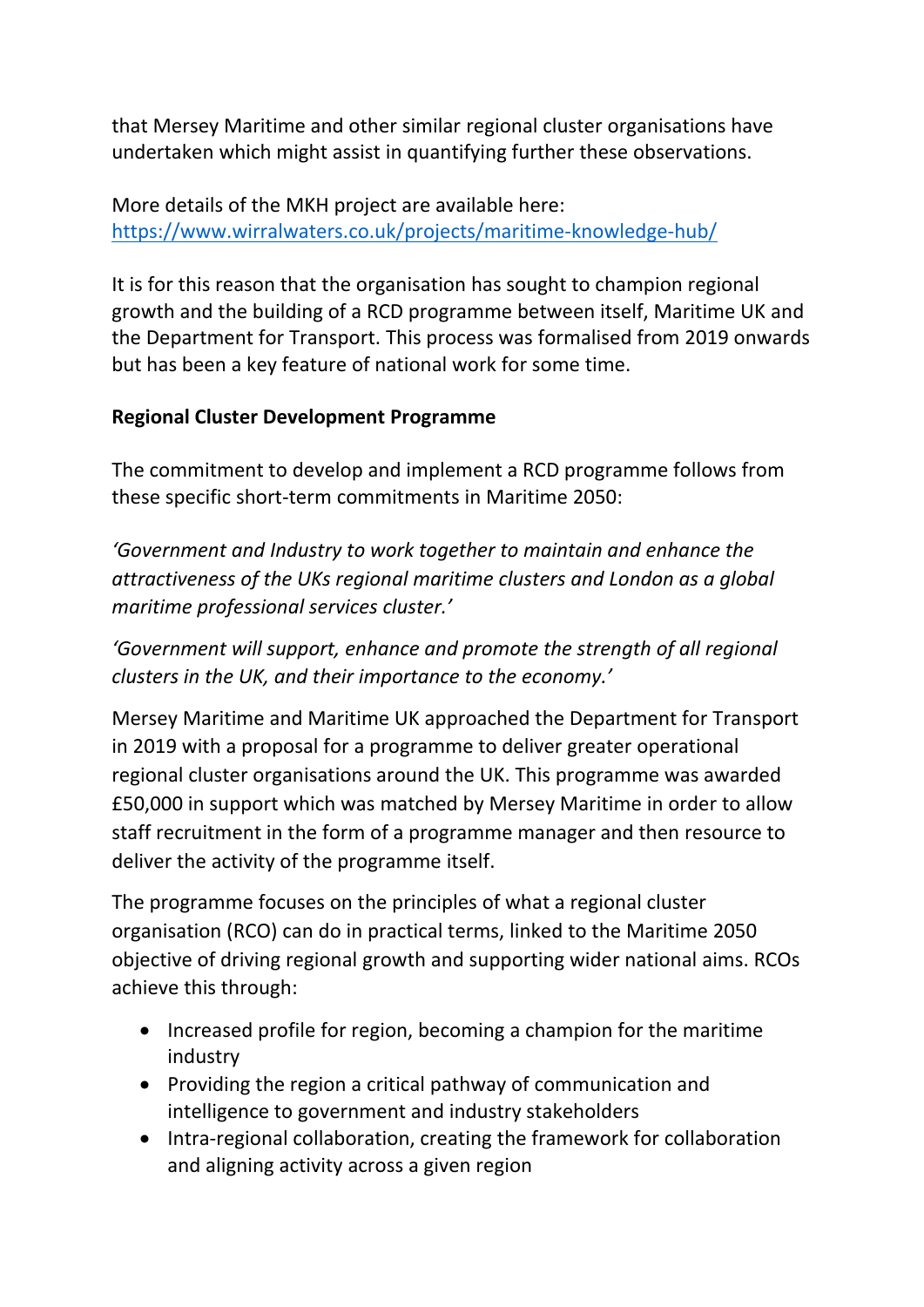- Driving export and FDI activity
- Being a conduit between industry, education, and government
- Networking/mentoring programmes, creating the ecosystem vital for growth
- Knowledge/best practice sharing regionally and in turn nationally
- Delivery of regional programmes, such as career promotion, and diversity initiatives.

The programme has been backed further from 2021 with £300,000 of funding from the Department for Transport, again with significant resource from Mersey Maritime. The core objectives are to:

- Support existing cluster organisations to reach their potential, collaborate with other clusters and be aligned to wider national activity
- Create new regional cluster organisations in identified priority areas
- Expand and develop the Maritime UK Regional Council as a collaborative body to bring the regions together on a regular basis to embrace activity, engage with external partners (including other national trade associations, stakeholders such as think tanks and maritime related 'pressure group' style organisations and government agencies) and government departments including the Department for Transport but not exclusively (recent activity has included extensive collaboration with the Department for International Trade and the Department for Business, Energy and Industrial Strategy as just two examples)
- Disseminate best practice in a co-ordinated and methodical way, including through the provision of staff resource, training, toolkits and other resources, to aid cluster development and strength, and
- Build the ties between government, industry and academia.

## **Progress around RCO development**

This programme activity has resulted in the establishment of (or strengthening of existing organisations) functional RCOs at different stages of development as follows:

| Organisatio<br>n | Geographi<br>c scope | <b>Maritim</b><br>e UK<br>status | <b>More information</b>            |
|------------------|----------------------|----------------------------------|------------------------------------|
| <b>Belfast</b>   | Northern             | Full                             | www.belfastmaritimeconsortium.co.u |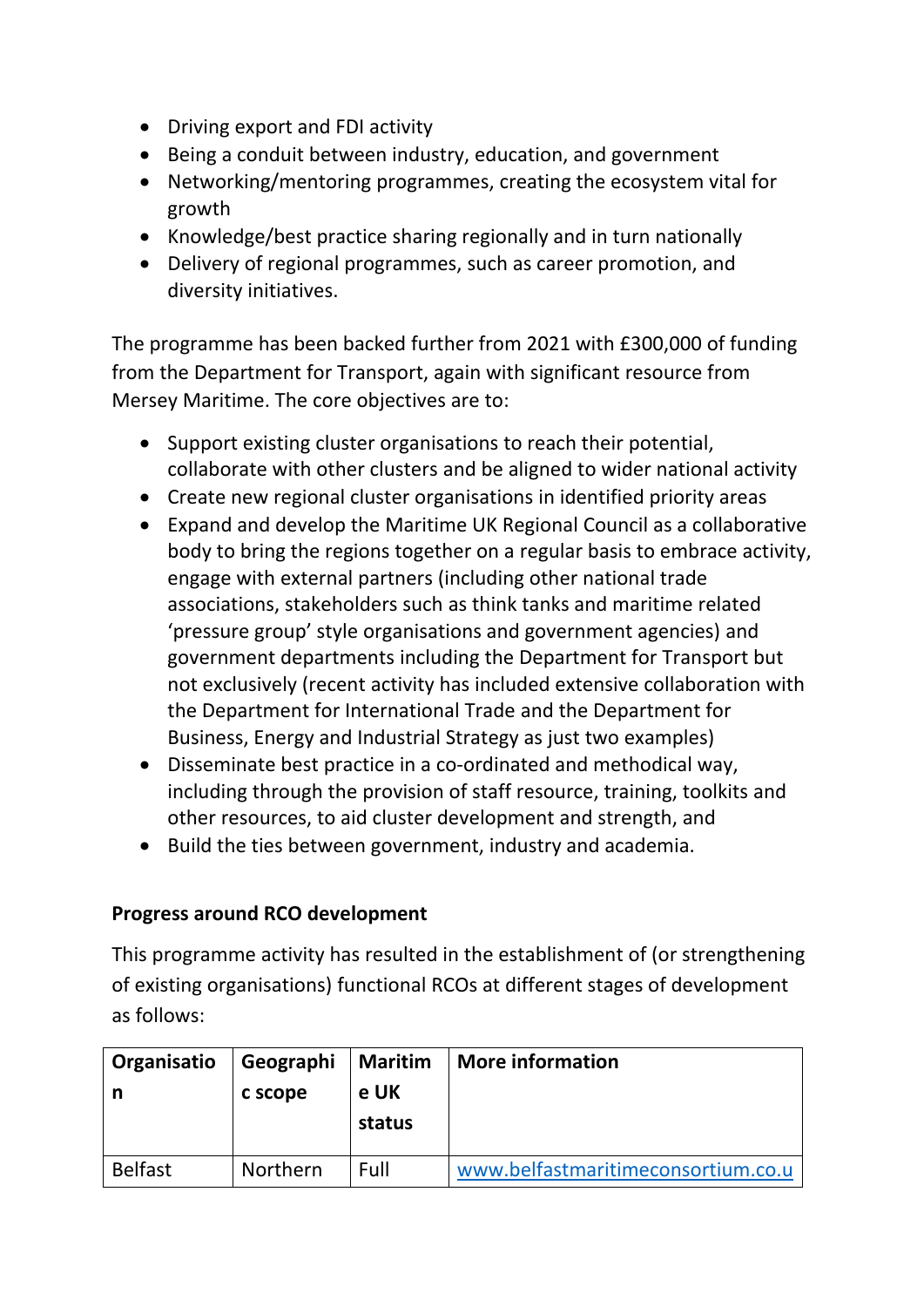| Maritime<br>Consortium                                                    | Ireland                                                                                                | regional<br>member                                            | $\underline{k}$                                                        |
|---------------------------------------------------------------------------|--------------------------------------------------------------------------------------------------------|---------------------------------------------------------------|------------------------------------------------------------------------|
| Maritime UK<br>Solent                                                     | Solent LEP<br>area                                                                                     | Full<br>regional<br>member                                    | www.solentlep.org/muksolent                                            |
| Maritime UK<br>South West<br>(including<br>Cornwall<br>Marine<br>Network) | LEP areas<br>covered by<br>Cornwall<br>and the<br>Isles of<br>Scilly,<br>Dorset,<br>Heart of<br>the SW | Full<br>regional<br>member                                    | www.maritimeuksw.org<br>www.cornwallmarine.co.uk                       |
| Mersey<br>Maritime                                                        | Liverpool<br><b>City Region</b>                                                                        | Full<br>regional<br>member<br>- lead on<br>regional<br>growth | www.merseymaritime.co.uk                                               |
| Scottish<br>Maritime<br>Cluster                                           | Scotland                                                                                               | Regional<br>Council<br>member                                 | www.scottishmaritimecluster.com                                        |
| Team<br>Humber<br><b>Marine</b><br>Alliance                               | Humber<br>region                                                                                       | Regional<br>Council<br>member                                 | www.thma.co.uk<br>Merge pending with Grimsby<br>Renewables Partnership |

An inclusive approach is adopted regarding engagement with and involvement in Maritime UK. The preference is for full regional membership of the national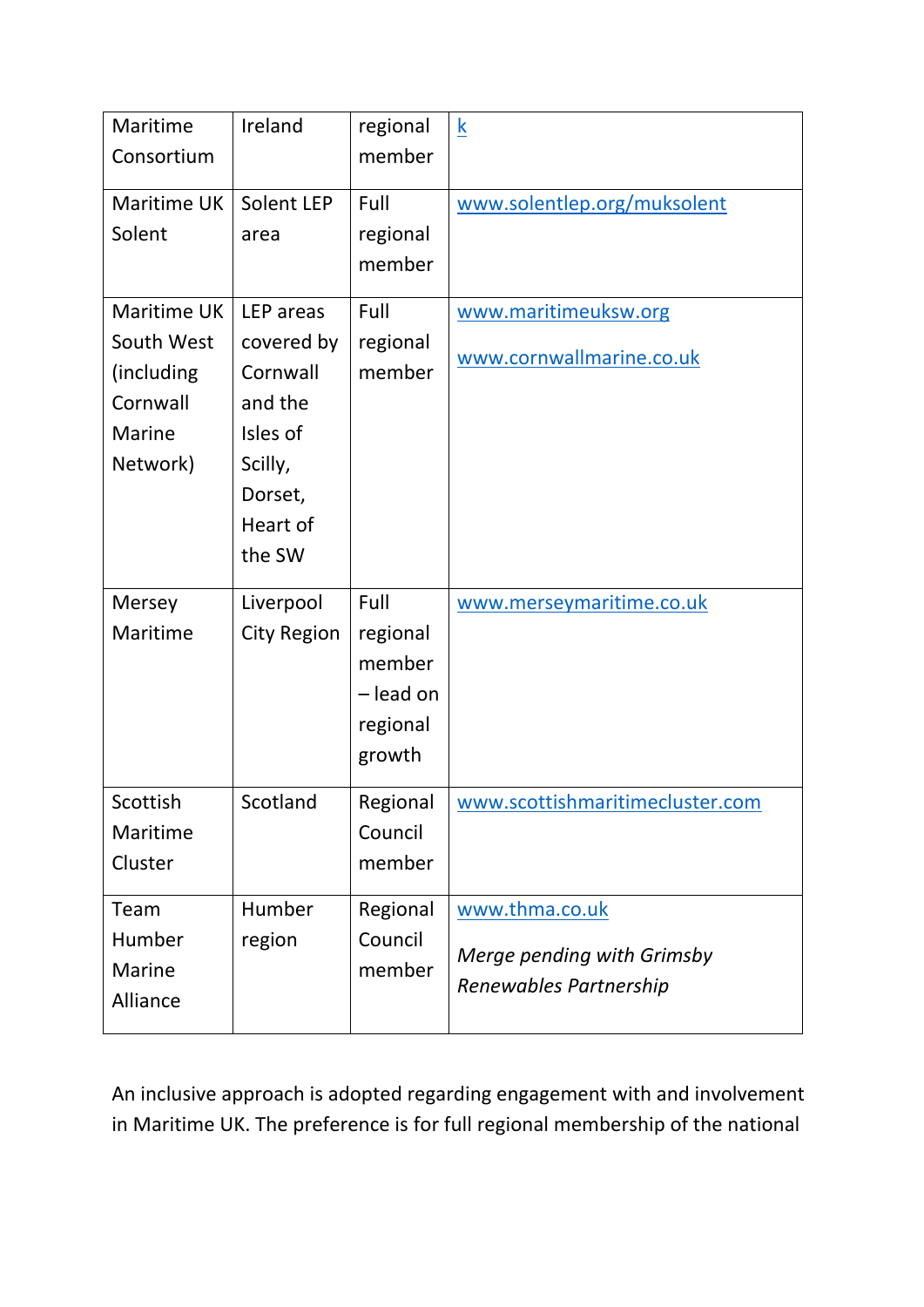umbrella organisation in order to realise full collaboration opportunities but there is recognition that resources do not always permit this.

Priority areas of development across the future years of this programme delivery have been identified for:

- The North East of England (separately in the Tyne area and the Tees Valley)
- East Anglia, ideally working with the New Anglia LEP
- The South East of England, initially via the South East LEP and the University of Kent but now likely to develop more via the support of industry bodies
- Wales.

Activity is already underway in the first three of these listed here to varying degrees.

# **Engagement in programme activity**

Progress is reported on a regular basis to the Department for Transport and via the Maritime UK National Council. In addition, at each quarterly MUK Regional Council meeting, a comprehensive note of cluster activity over the previous quarter is reported in full and placed into the public domain via the Maritime UK website. Links to the most recent reports are here:

- July 2021: [https://maritimeuk.org/priorities/regional-growth/cluster](https://maritimeuk.org/priorities/regional-growth/cluster-development/regional-developments/july-2021/)[development/regional-developments/july-2021/](https://maritimeuk.org/priorities/regional-growth/cluster-development/regional-developments/july-2021/)
- September 2021: [https://maritimeuk.org/priorities/regional](https://maritimeuk.org/priorities/regional-growth/cluster-development/regional-developments/September-2021/)[growth/cluster-development/regional-developments/September-2021/](https://maritimeuk.org/priorities/regional-growth/cluster-development/regional-developments/September-2021/)
- December 2021: [https://maritimeuk.org/priorities/regional](https://maritimeuk.org/priorities/regional-growth/cluster-development/regional-developments/december-2021/)[growth/cluster-development/regional-developments/december-2021/](https://maritimeuk.org/priorities/regional-growth/cluster-development/regional-developments/december-2021/)
- March 2022: [https://maritimeuk.org/priorities/regional-growth/cluster](https://maritimeuk.org/priorities/regional-growth/cluster-development/regional-developments/march-2022/)[development/regional-developments/march-2022/](https://maritimeuk.org/priorities/regional-growth/cluster-development/regional-developments/march-2022/)

Engagement activity is specifically encouraged in the following areas, with individual RCOs able to prioritise themselves the degree to which they participate in these programmes:

- National innovation programme
- National skills programme, including the work of the Maritime Skills Commission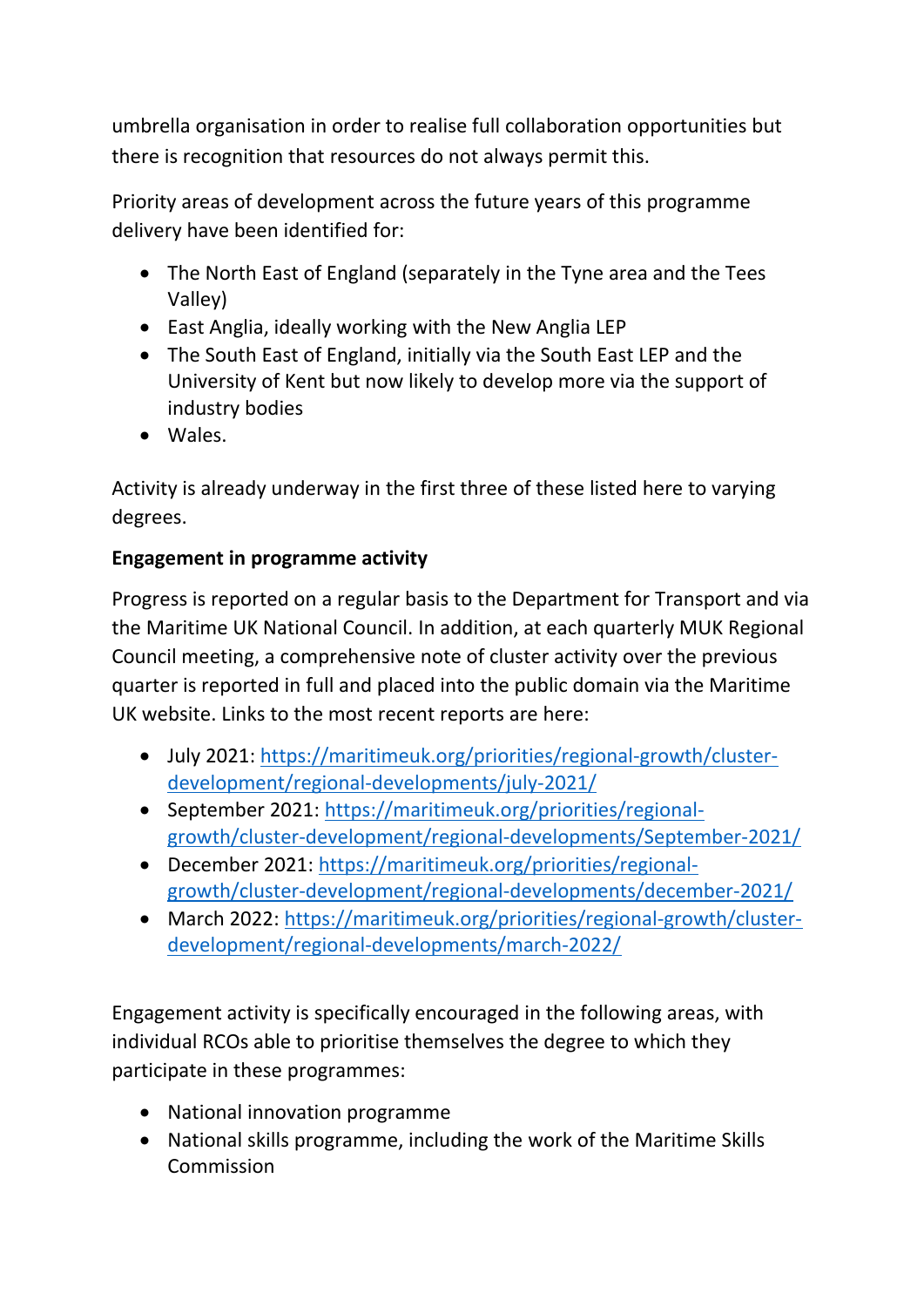- National careers programme
- National 'diversity in maritime' programme.

**Regional input and engagement with wider ambitions from Maritime 2050, other key initiatives and strategic government activities (not an exhaustive list)**

- Full region-by-region participation in London International Shipping Week 2019 and 2021 through 'Regional Spotlight' events at the Global Maritime Hub (2019) and the specific coastal powerhouse initiative  $(2021)$  – see below
- Department for Transport briefing, engagement and collaborative bids to the Clean Maritime Demonstration Competition (early 2021 through to project confirmations and delivery): [https://www.gov.uk/government/publications/clean-maritime](https://www.gov.uk/government/publications/clean-maritime-demonstration-competition-cmdc)[demonstration-competition-cmdc](https://www.gov.uk/government/publications/clean-maritime-demonstration-competition-cmdc)
- Maritime UK 'Coastal Powerhouse Manifesto' campaign (launched at London International Shipping Week, September 2021). Details here: [https://maritimeuk.org/media-centre/news/news-maritime-uk-and-lga](https://maritimeuk.org/media-centre/news/news-maritime-uk-and-lga-launch-coastal-powerhouse-manifesto/)[launch-coastal-powerhouse-manifesto/](https://maritimeuk.org/media-centre/news/news-maritime-uk-and-lga-launch-coastal-powerhouse-manifesto/)
- Comprehensive Spending Review campaigns in 2020/21, including pre-Budget themed activity
- Participation in the Government's exploration of the case for Freeport designations around England initially and then Scotland via 'green ports'. The 2021 Budget announced the first eight freeports in England, with some RCOs playing a significant part in the development of freeport bids, the formulation of outline and full business cases and then the practical implementation of them. Notable examples would be Maritime Solent's lead role in the Solent Freeport and Mersey Maritime's engagement with the Liverpool City Region Freeport
- Covid-19 response, including input into the Maritime Sector Recovery Plan
- Highlighting regional opportunities to drive forward net zero and decarbonisation activity in the run up to COP26 (October/November 2021) via a series of regional roadshows with key stakeholders on a region-by-region basis
- Central government funding bids, including:
	- o MHCLG Getting Building Fund: [https://www.maritimeuk.org/media-centre/news/news](https://www.maritimeuk.org/media-centre/news/news-government-funds-shovel-ready-maritime-projects-england/)[government-funds-shovel-ready-maritime-projects-england/](https://www.maritimeuk.org/media-centre/news/news-government-funds-shovel-ready-maritime-projects-england/)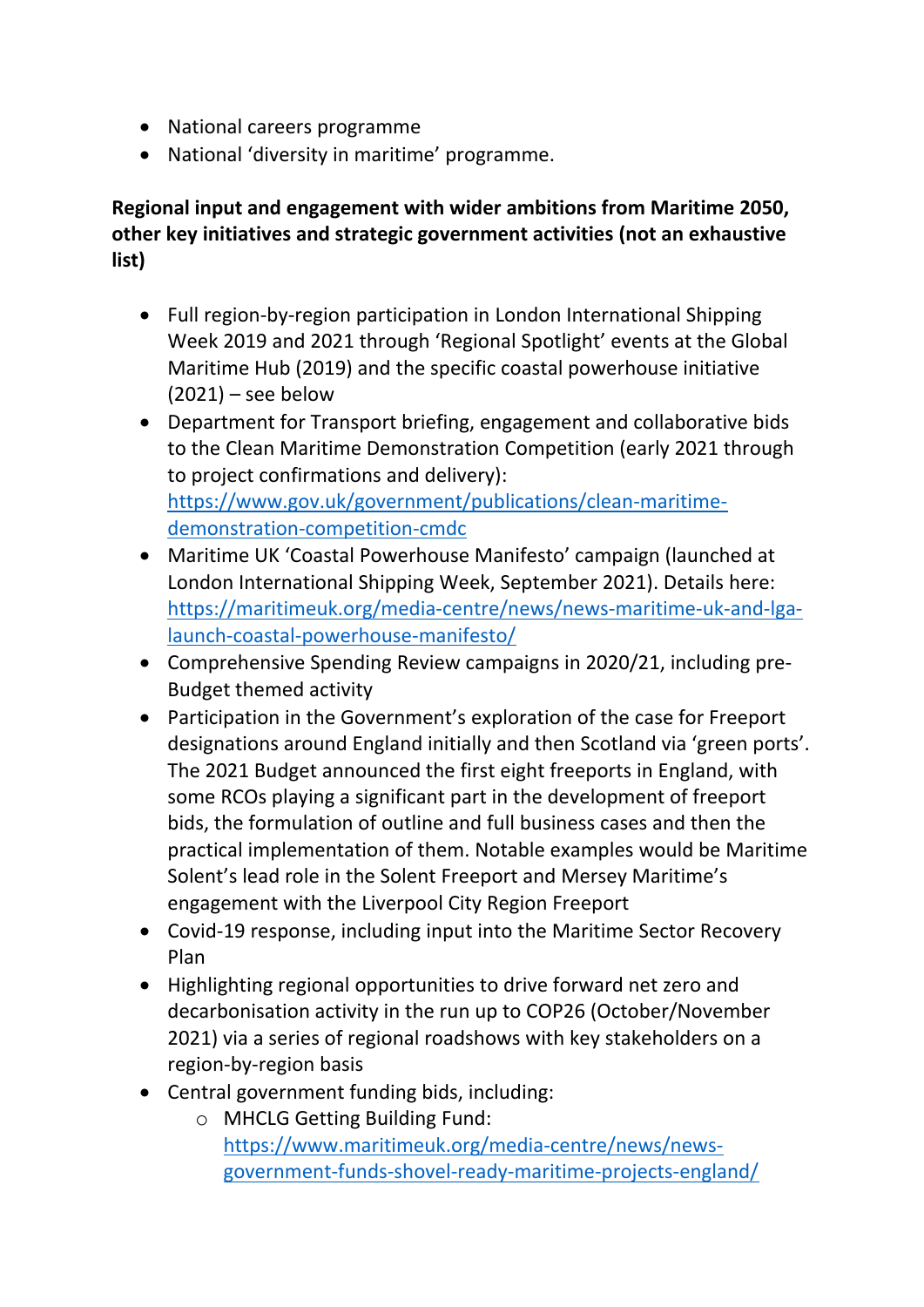- o Exploring maritime focused opportunities through the 'Levellingup Fund'
- o Exploring maritime focused opportunities through the 'Shared Prosperity Fund'.

#### **Economic impact analysis – evidence of cluster impact**

Mersey Maritime, via Maritime UK, has twice commissioned an economic impact survey via the Centre for Economics Business Research as part of wider national 'State of the Maritime Nation' report exercise. This analysis seeks to quantify the economic contribution to the maritime sector which is defined as consisting of the individual shipping, ports, marine and maritime business services industries, each of which comprise a diverse array of activities. The report draws upon a combination of data sources, including company financial database FAME, industry sources and publicly available data to quantify both the direct and aggregate economic impact of sector activities over a defined period.

A comparative table is shown below which details the current position at the time of writing. The report for the Liverpool City Region, which will be published later this year, covers the period 2017 to 2019. Indicative figures are shown below (they are to be confirmed for the latest report) on a confidential basis. Although it isn't possible to attribute the growth shown by the industry directly to the work of Mersey Maritime, the projects and activity of each individual sector are what the cluster organisation involves itself in and therefore it stands to reason that its influence will be felt.

A link to the full report for 2017, published in 2019, is available here: <https://online.flippingbook.com/view/421386168/>

Similar analysis has also been undertaken for other regions of the UK, including Solent, Northern Ireland and Scotland as part of the latest round of research and will be available on a similar basis in due course.

| LCR Cebr analysis - 2022 report (period to<br>2019) |             |             |
|-----------------------------------------------------|-------------|-------------|
| <b>Headline figures</b>                             |             |             |
|                                                     |             |             |
|                                                     | 2019 report | 2022 report |
|                                                     | (period to  | (period to  |
|                                                     | 2017)       | 2019)       |
|                                                     |             |             |